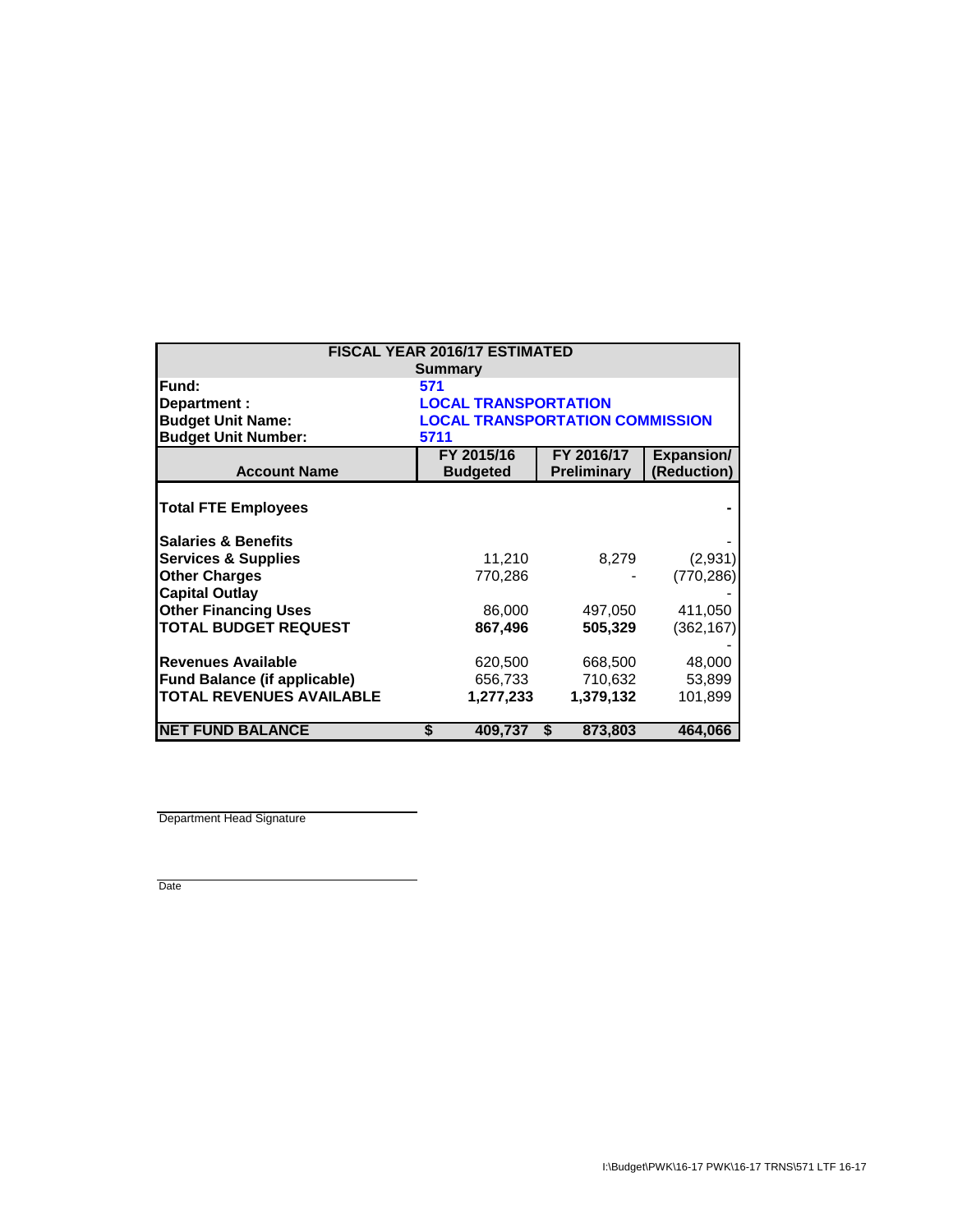## **REVENUES FISCAL YEAR 2016/17 ESTIMATED**

| <b>Budget Unit:</b><br>Fund:<br>Budget Unit # 5711 | <b>LOCAL TRANS COMMISSION</b><br>571 | Add description of all State and Federal revenues and<br>Operating Transfers In. Add lines if needed. |                |                |                                  |                |
|----------------------------------------------------|--------------------------------------|-------------------------------------------------------------------------------------------------------|----------------|----------------|----------------------------------|----------------|
| Account                                            | <b>Account Name</b>                  | <b>Description</b>                                                                                    | FY 2013/14     |                | FY 2014/15 FY 2015/16 FY 2016/17 |                |
|                                                    |                                      |                                                                                                       | <b>ACTUALS</b> | <b>ACTUALS</b> | <b>FINAL</b>                     | <b>REQUEST</b> |
| 2000811                                            | TRANSPORTATION SALES TAX             |                                                                                                       | 628.768        | 661.246        | 620.000                          | 668,000        |
| 2003000                                            | <b>INTEREST</b>                      |                                                                                                       | 640            | 1.929          | 500                              | 500            |
| 2003900                                            | FAIR MKT VLU/INT REV ADJ             |                                                                                                       | 276            |                |                                  |                |
| 2006200                                            | STATE - OTHER                        | STIP (buses)                                                                                          |                |                |                                  |                |

| <b>TOTAL</b> | 629,684 | 663,175 | 620.500 | 668.500 |
|--------------|---------|---------|---------|---------|
|              |         |         |         |         |